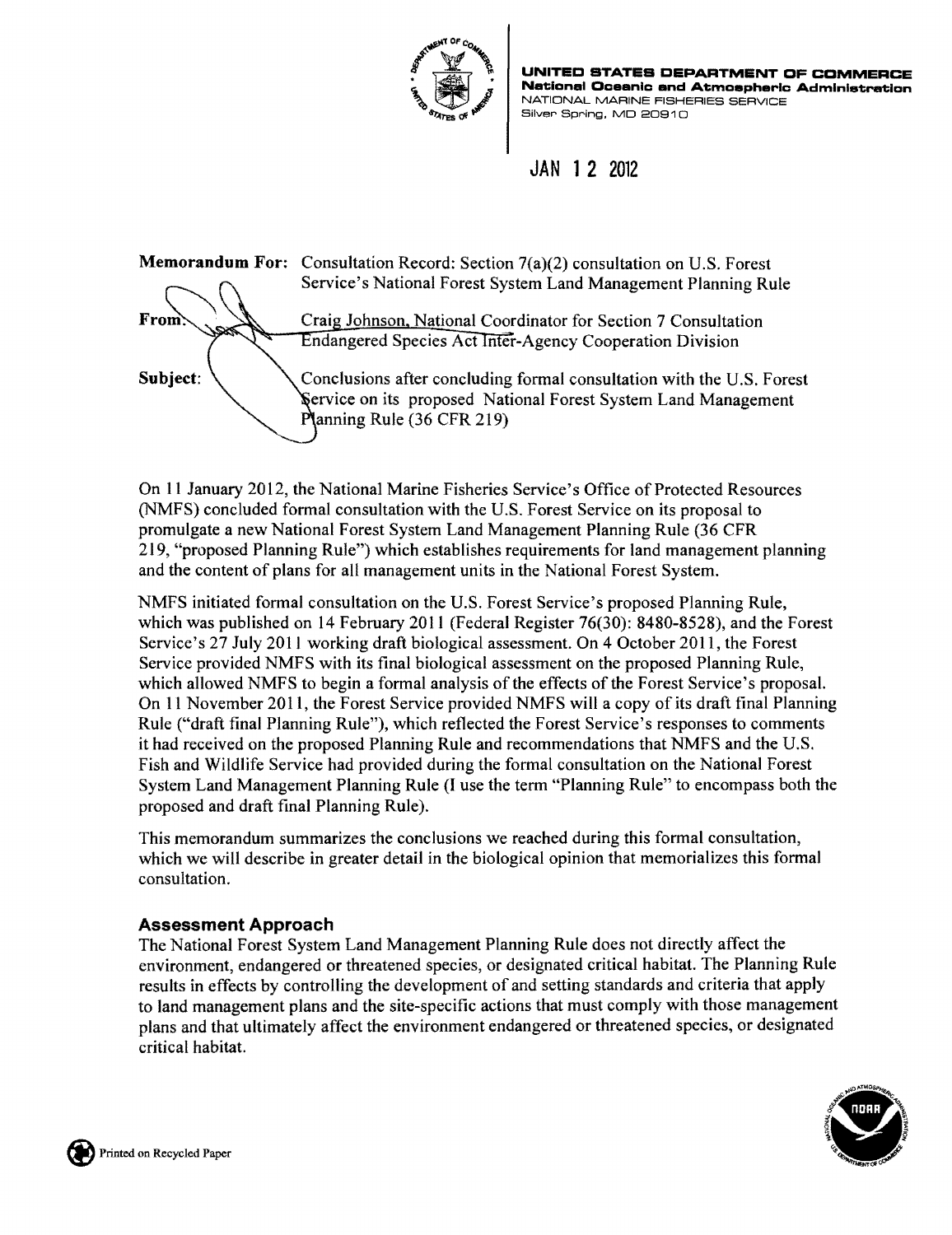As a result, we could not assess the effects of the Planning Rule using our standard approaches to section 7 consultation. Instead, we employed a programmatic approach to this consultation, in which we treat the Planning Rule as establishing standards for decision-making processes ofForest Service officials who are responsible for approving land management plans. Our assessment, then, asks whether or to what degree that decision-making process insures that subsequent decisions and the actions that result from those decisions comply with the requirements of section 7(a)(2) of the Endangered Species Act of 1973, as amended.

The specific questions we used to guide our assessment, the evidence we considered in our assessment, and our analyses of that evidence are captured elsewhere in this record and will be presented again in our biological opinion.

## **Issues and Conclusions**

Representatives of the U.S. Forest Service regularly met with representatives from our office and our counterparts at the U.S. Fish and Wildlife Service during this formal consultation. Our interactions were very productive and U.S. Forest Service personnel seemed very committed to developing regulatory language that would require land management plans to comply with the requirements of both section  $7(a)(2)$  as well as section  $7(a)(1)$  of the ESA. We worked with Forest Service personnel for months to develop regulatory language that would allow them to fulfill their various mandates while fulfilling their commitment to comply with section  $7(a)(2)$ and section  $7(a)(1)$ .

This formal consultation was an excellent example of the interagency cooperation the ESA envisioned. However, two issues remained as we were concluding consultation:

- 1. although the draft final Planning Rule reflected the Forest Service's commitment to require land management plans to include components that maintain and restore the integrity and resilience of the ecosystems found on units of the National Forest System, the Planning Rule appeared to have omitted an explicit reference to critical habitat; and
- 2. although the draft final Planning Rule reflected the Forest Service's commitment to require land management plans to include components that contribute to the recovery of endangered or threatened species (rather than merely to protect viable populations of those species), that commitment was not clear because the draft final Planning Rule did not define the term "recovery."

In the final days of the formal consultation, we resolved both issues satisfactorily. The Forest Service resolved the first issue by directing us to Chapter 2670 of the Forest Service Manual (the chapter than incorporates directives for Threatened, Endangered, and Sensitive Plants and Animals). That chapter clearly and explicitly addresses the needs of critical habitat that has been designated for endangered and threatened species under NMFS' jurisdiction and is binding on land management plans and actions taken pursuant to such plans.

The Forest Service resolved the second of these issues by adding a definition of the term "recovery" in the draft final Planning Rule and committing to develop directives that further interpret its commitment to species' recovery.

**Conclusion.** With those two issues resolved, I believe the U.S. Forest Service's Planning Rule creates standards and expectations for land management plans and approval documents that